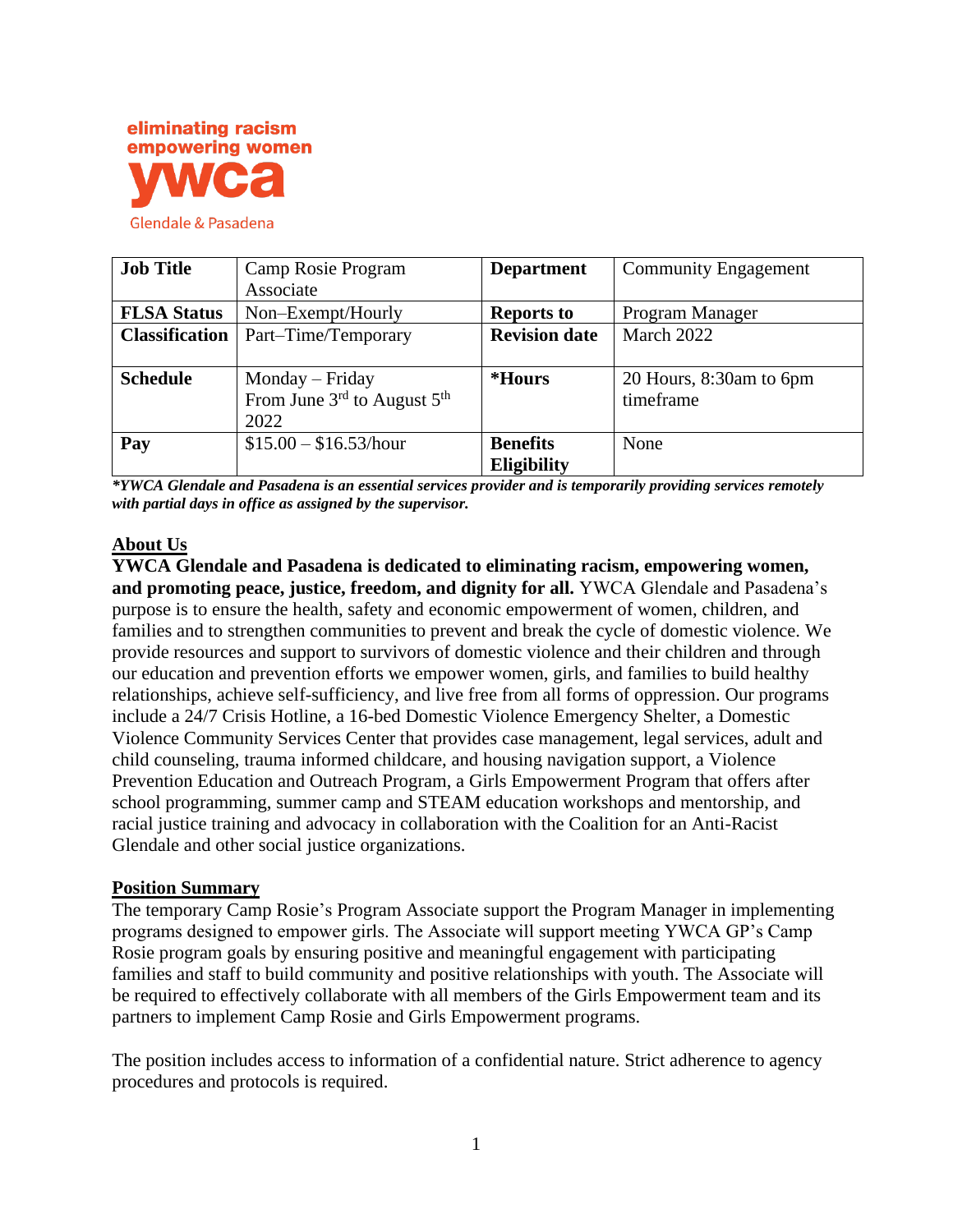### **Essential Tasks**

These are core functions of the job. **Additional duties may be assigned as needed.**

#### **Program Associate**

- Facilitate Girls Empowerment summer camp activities using curriculum and materials provided by the program.
- Follow all safety procedures and guidelines, including existing Covid-19 Safety protocols.
- Ensure camper safety and supervision, including during nutrition breaks and field trips.
- Assist in monitoring all camper activities and proactively inform supervisor of concerns or issues.
- Track daily camper and parent/guardian sign-in & sign-out.
- Assists with reviewing and evaluating programs with a focus on continuous improvement.
- Coordinates with Program Manager on developing and assisting in recruitment of participants and the implementation of program curriculum.
- Assists with facilitating youth and family interaction and engagement in program and activities.
- Assist in updating daily records including attendance, health screening, and report logs.
- Provide camper support and understanding for potential camper-identified physical, psychological, emotional and/or medical needs.
- Set up and ensure program materials/equipment are secure and safe for camper use.
- Take down program materials/equipment and ensure they are stored properly with YWCA team.
- Additional duties may be assigned as needed.

# **Desired Knowledge**

- Excellent time management and organization skills.
- Excellent written and verbal communication skills.
- Self-motivated, dependable, proactive approach and works well under pressure.
- Ability to take initiative and work independently as well as collaboratively in a team.
- Adapt to a fast-paced working environment.
- Possesses good judgement.
- Strong leadership skills.
- Skilled in effective conflict resolution.
- Strong analytical skills with demonstrated ability to apply process improvement approach to problem solving.
- Excellent public speaking and outreach skills.
- Establish and maintain cooperative working relationships with vendors and individuals contacted during performance of job duties.

# **Minimum Qualifications**

- Proof of graduation from High School or G.E.D.
- Additionally, / 48 college semester or 60 college quarter units. (or some college)
- Experience or knowledge of working with children ages 9+.
- Communicate effectively and tactfully in both oral and written forms.